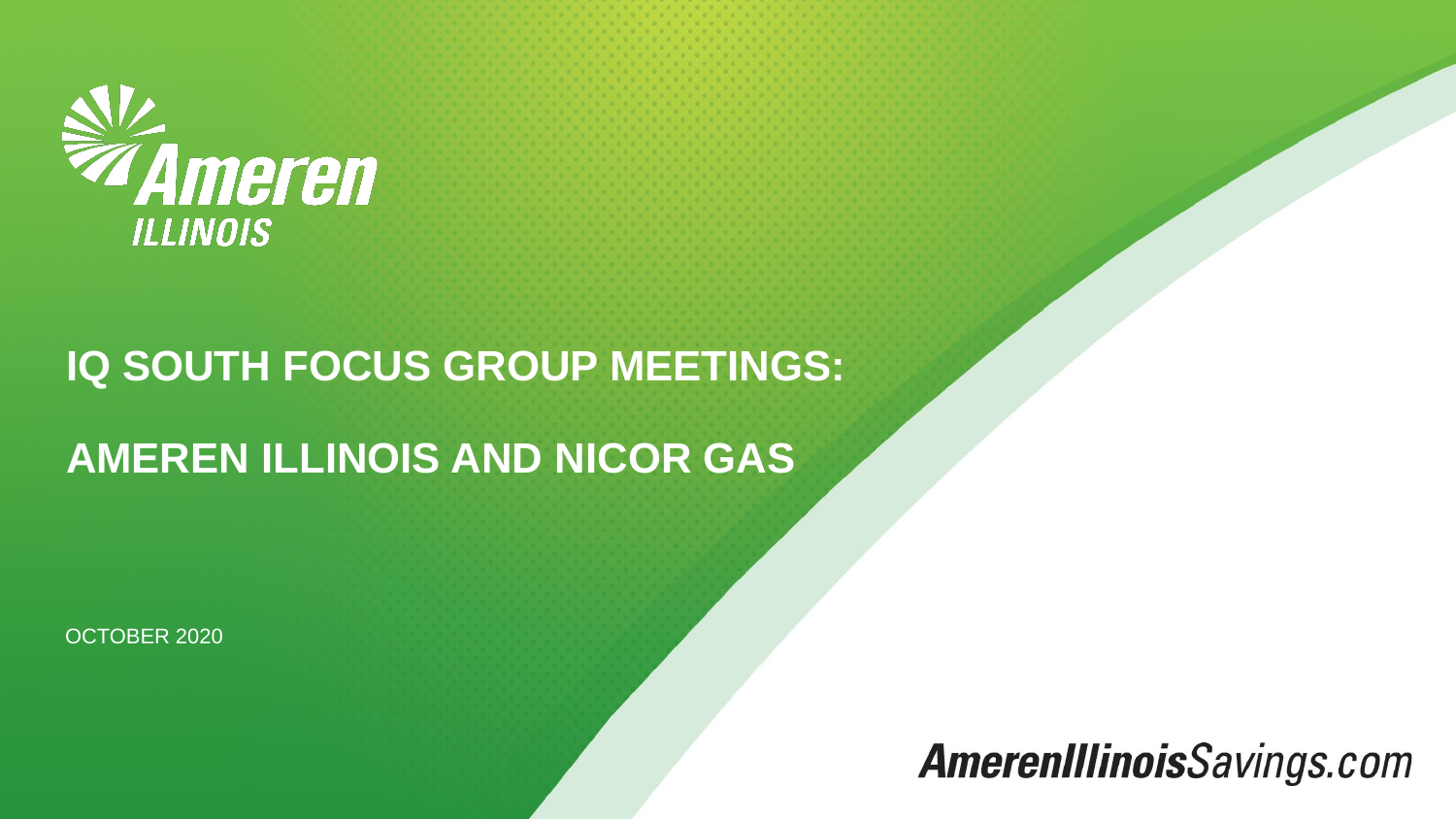### **Select Participating CAAs/CBOs**



**CHAMPAIGN COUNTY** REGIONAL PLANNING **COMMISSION** 



**Community Action Agency** 





ILLINOIS ASSOCIATION OF COMMUNITY ACTION AGENCIES **East Central Illinois Community Action Agency** *"Helping People, Changing Lives"*



Two Rivers Regional Council of Public Officials



Department of Human Services

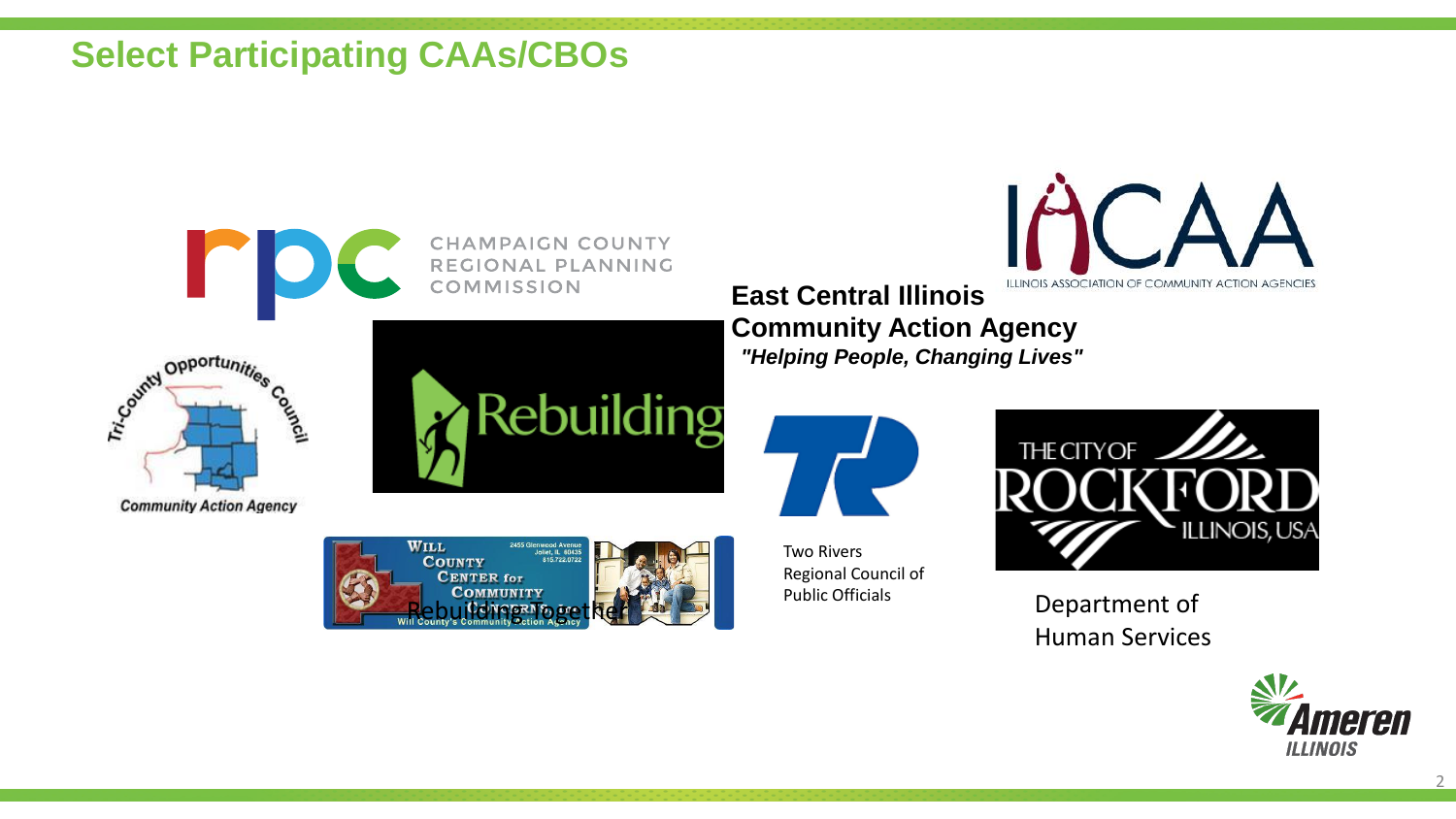## **Select Participating CAAs/CBOs**



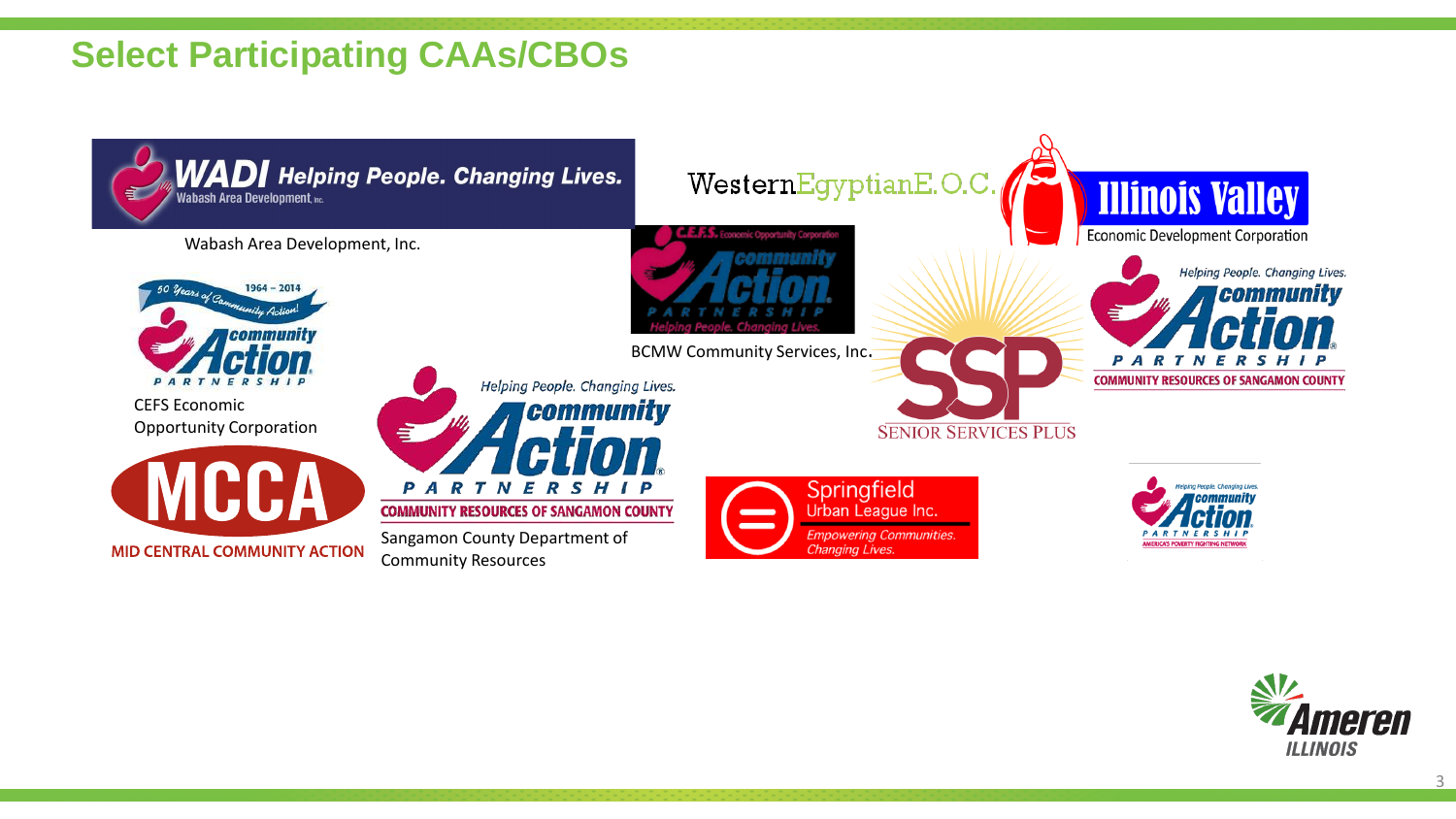#### **Process**

- Outreach to CAA Executive Directors, Weatherization and LIHEAP leads and CBOs to invite them to small-group CAA-CBO-only small focus group meetings.
	- EDs participated in separate ED-only meetings.
	- Weatherization/LIHEAP leads in separate, longer focus group meetings.
	- Meetings also included participation from several utility representatives, whose role was to listen to and understand the feedback.
	- No "third rails" topics that were untouchable. All feedback encouraged, positive and negative.
	- Key message was that utilities want to support increased engagement by CBOs/CAAs, not only in IQ-S Committee but importantly throughout the IQ portfolio/programs. CBOs/CAAs seen as in the best position to advise on IQ portfolio/program changes as they have direct engagement with residents of the struggling communities they serve.
- Active, enthusiastic participation. Small groups, limited to CBOs/CAAs and utility representatives, with topics and relatable language tailored for CBOs/CAAs, yielded robust participation and input.
- Facilitation by IQ-S Sr. Facilitator, Annette Beitel, with technical support from Tim Melloch, and notetaking support by FutEE supervisor Tomas Torres-Garcia.
- Received considerable leadership, guidance and support from **Dr. Dalitso Sulamoyo**, Chief Executive Officer of Champaign County Regional Planning Commission, and also member of IQ-S Leadership Team.

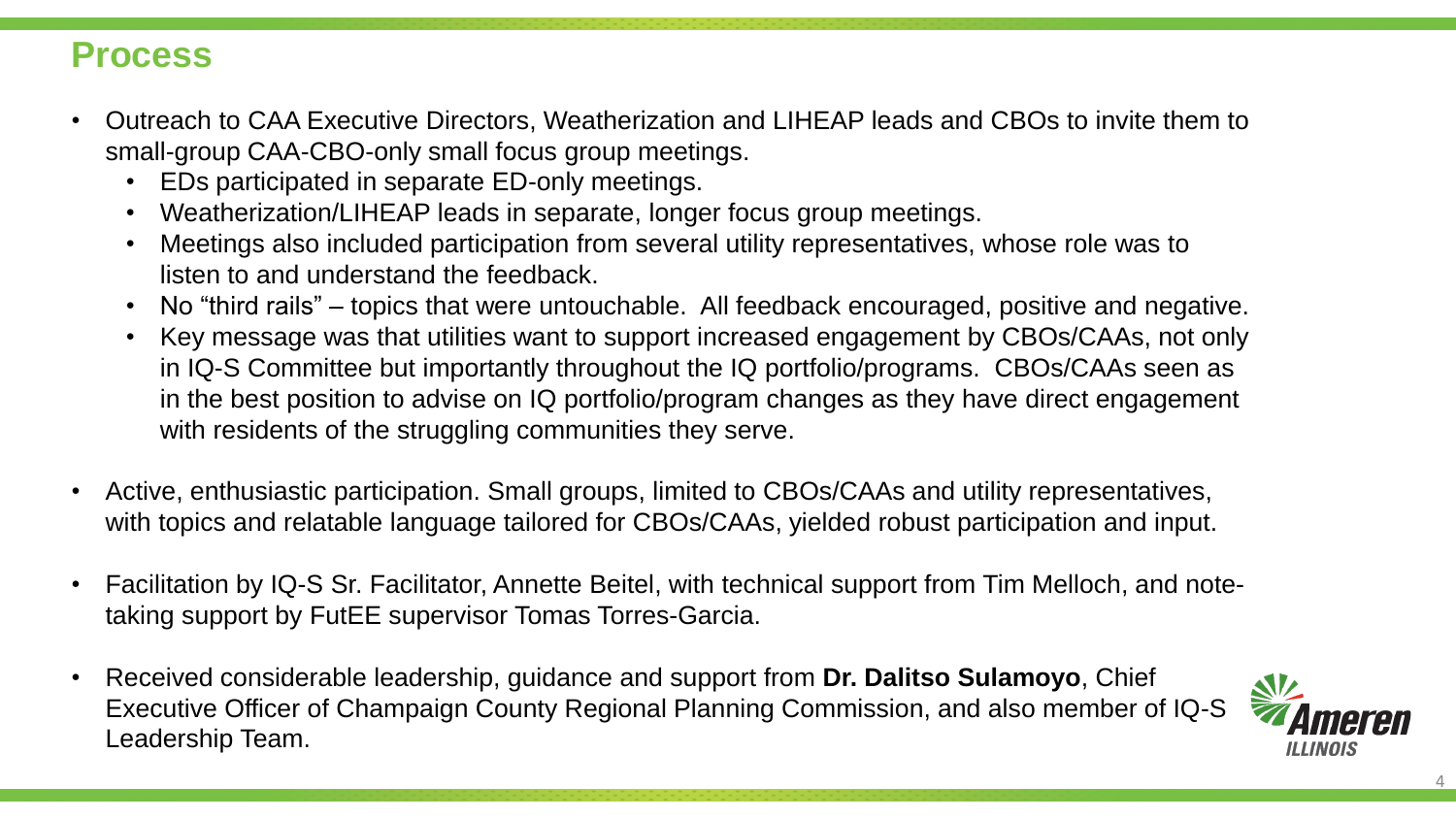#### **Substantive Areas Covered**

- Participants asked to comment on goals for IQ portfolios/programs, in addition to FEJA statutory energy savings targets
	- CAAs/CBOs identified additional recommended IQ portfolio/program goals, including:
		- Increased funding for IQ programs, increased hiring from disadvantaged/rural communities, increased pool of diverse and rural vendors, and more recruiting/mentoring of diverse staff in all areas of portfolio.
		- In addition, health and safety (such as Porch Lights Program), more education on how to read and reduce bills beyond EE measures, for which funding is limited.
		- Provided input on possible trade-off between statutory savings goals and other IQ portfolio/program goals.

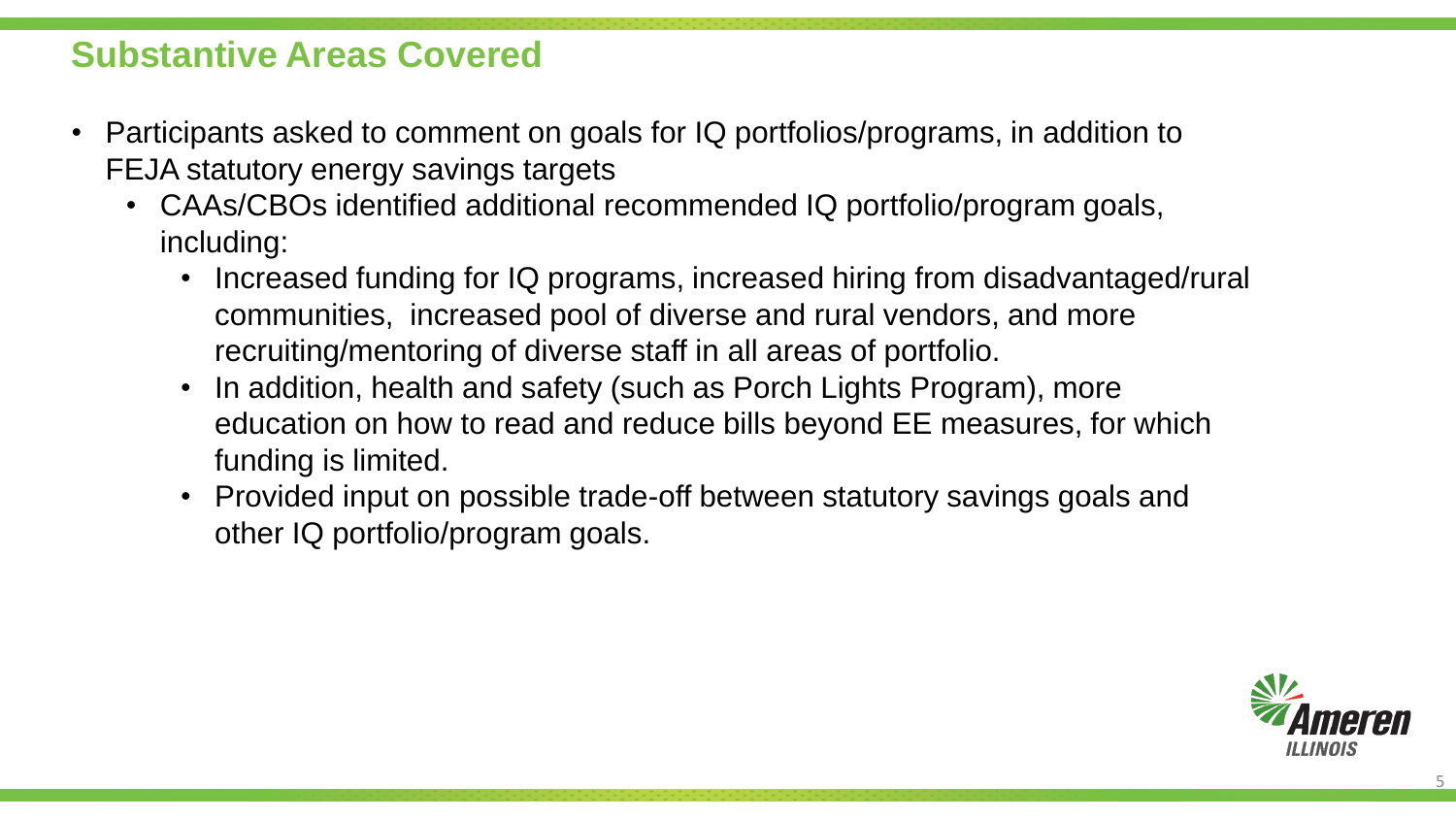#### **Substantive Areas Covered**

- **SAG IQ Program Ideas:** Feedback and comments on all IQ program ideas proposed through SAG. Generally very favorable comments/interest, with one exception.
- **IQ Committee Ideas**: Feedback and comments on IQ program ideas that have emerged in the IQ committees which have been further refined.
- **Current Utility Programs**: Time permitting, feedback on current Ameren IL and Nicor programs, and suggestions on modifications, enhancements and/or challenges.
	- IQ-S committee will circle back and facilitate discussion on how utilities will incorporate CBO/CAA suggestions in the new IQ portfolio plans for 2022 - 2025

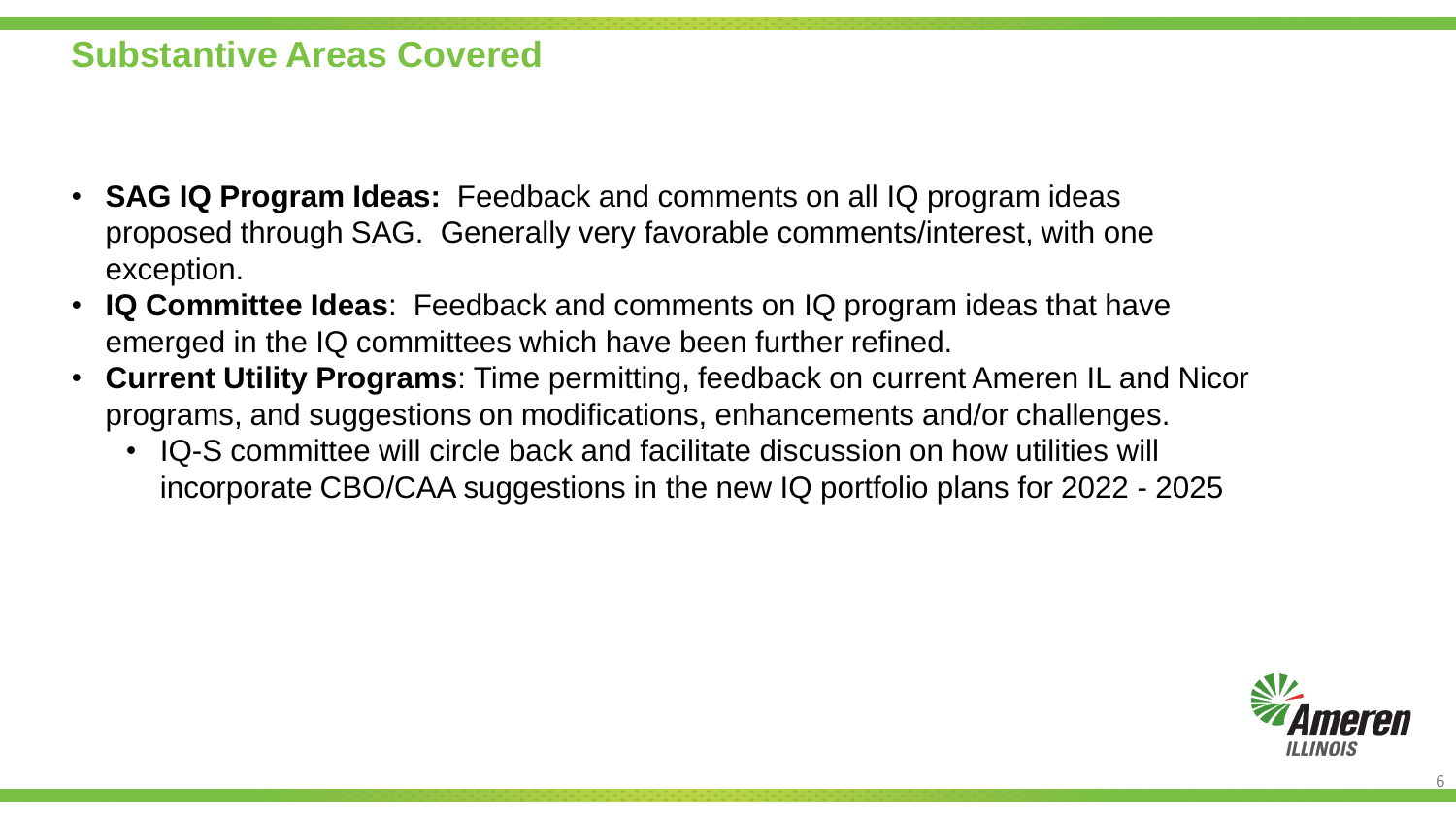## **Next Steps**

- Work with CAAs/CBOs to identify who would like to participate in November CBO/CAA feedback/utility response meeting geared towards incorporating CBO/CAA suggestions in new portfolio; work with interested individuals/organizations to help coordinate remarks to avoid duplication.
- Using structured and pre-determined metrics, evaluate additional CBOs to recruit for IQ-S committee in 2022 to fill in gaps (geographic gaps and to include additional diverse voices).
	- Outreach will be based on curated list of CBOs with dozens of potential candidates who provide direct EE or allied services that could leverage EE message.
- Per FEJA, Ameren IL and Nicor have demonstrated a high commitment to *ongoing* feedback throughout the portfolio cycle, not just tied to SAG portfolio planning timeline.
- Ameren IL and Nicor also very committed to identifying CBOs and CAAs who are interested and capable of greater involvement in program delivery; and providing necessary additional support to help them succeed.